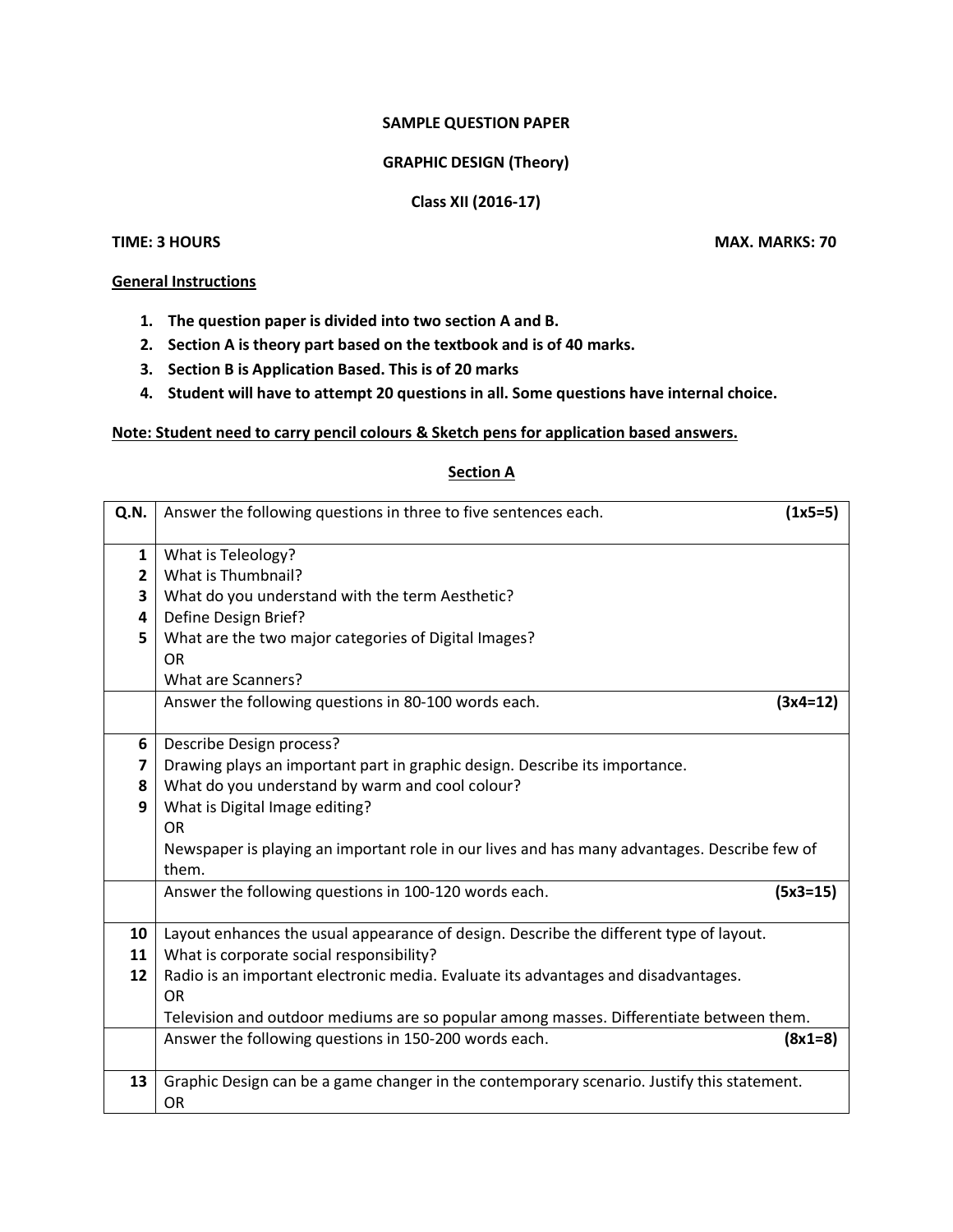|  | Creativity is the backbone of any Graphic Design. Describe creativity and its processes in graphic |
|--|----------------------------------------------------------------------------------------------------|
|  | design.                                                                                            |

# **Section B**

|    | Answer the following questions.<br>$(3x4=12)$                                                                                                                                    |
|----|----------------------------------------------------------------------------------------------------------------------------------------------------------------------------------|
| 14 | Take 3 circles, make a design within a box of 2"x2" and colour it.                                                                                                               |
|    | <b>OR</b>                                                                                                                                                                        |
| 15 | Make a slogan on 'Save Girl Child' and write it in San Serif Style.                                                                                                              |
| 16 | By using primary colours, make a pattern design within a circle of diameter 4".<br>Take first two letters of your name and compose a design within a rectangle of 4"x3" & colour |
|    | with 2 colours only.                                                                                                                                                             |
| 17 | Design a logo for 'Swatchh Bharat Abhiyan' with black colour within a size of 3"x3".                                                                                             |
|    | Answer the following questions.<br>$(5x2=10)$                                                                                                                                    |
| 18 | Make a poster on 'Anti- Corruption' with suitable graphic's within a size of 5"x7" & Justify the<br>concept.                                                                     |
| 19 | What is the role of website in todays lives? Design a suitable webpage layout for 'Mobile Phone<br>Company'.<br><b>OR</b>                                                        |
|    | What is the role of magazine in our lives? Design a cover page for 'India Today' with colours.                                                                                   |
|    | Answer the following questions.<br>$(8x1=8)$                                                                                                                                     |
| 20 | What do you understand with the term Drawing? How Drawing from memory is different from                                                                                          |
|    | drawing from observation? Make a drawing sketch from your observation using below given<br>shapes.                                                                               |
|    |                                                                                                                                                                                  |
|    | <b>OR</b>                                                                                                                                                                        |
|    | What is colour theory? What are the different colour schemes? By using any one colour scheme<br>fill the design given below.                                                     |